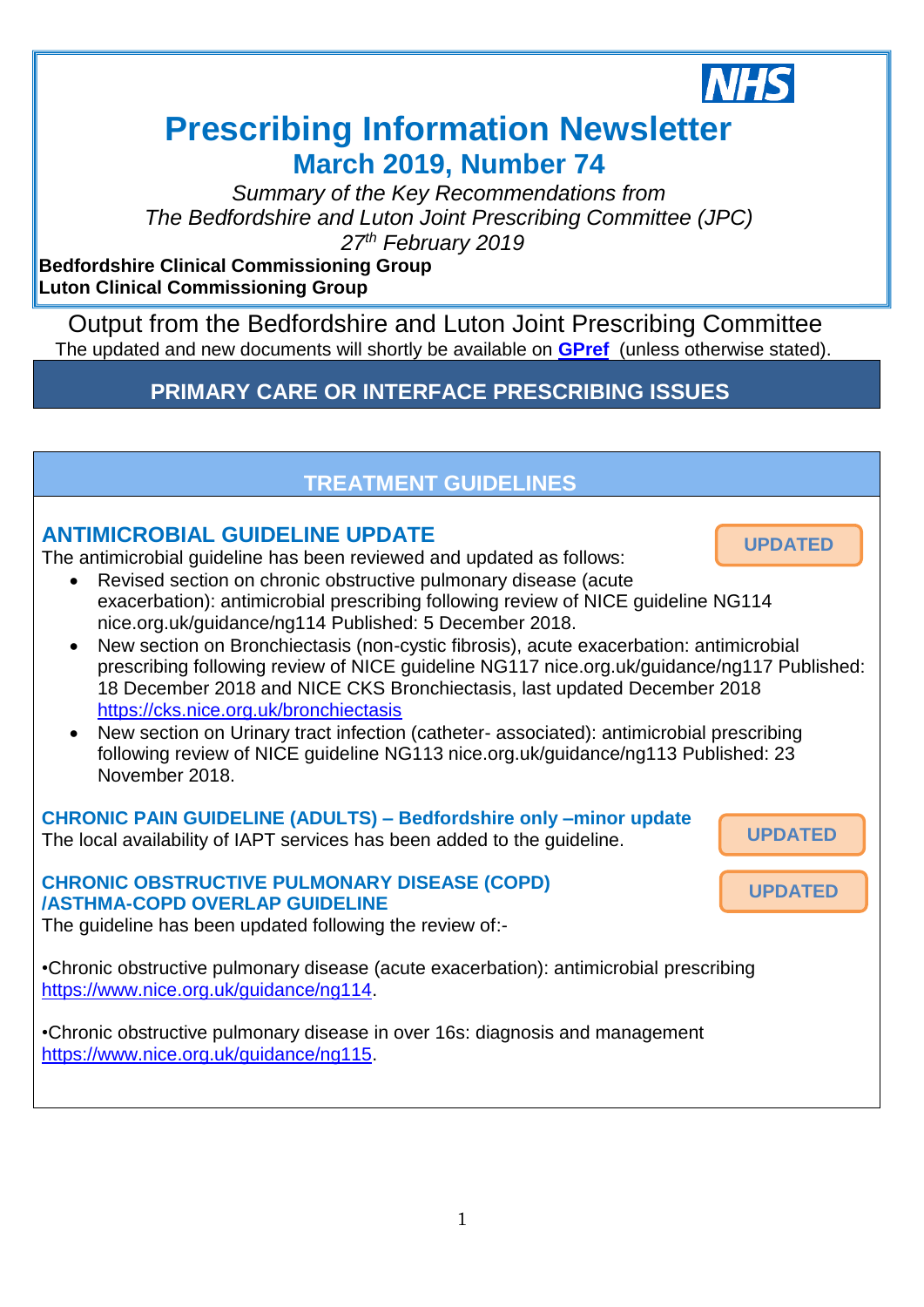## **SHARED CARE GUIDELINES AND TREATMENT PATHWAYS**

#### **GENDER IDENTITY SERVICES – UPDATE TO GP PRESCRIBING RESPONSIBILITIES**

NHSE has recently issued updated circulars/specifications relating to this topic and the JPC reviewed current local recommendations in the light of these. The NHSE topic paper and JPC recommendations relating to each is outlined below:-

- **NHSE Service Specification 1719 (issued Autumn 2018) – Gender Identity Services for Adults (Non-Surgical Interventions). Updated for 2019 as Service Specification 170085S. [Click here to access the specification](https://www.england.nhs.uk/wp-content/uploads/2018/10/Gender-identity-services-for-adults-non-surgical-interventions.pdf)**
- The JPC formally endorsed the Shared Care Guidelines on prescribing of Hormonal preparations produced by Charing Cross Hospital. (These guidelines have been available on GPref as an information source for sometime.)
- The current JPC recommendations relating to the use of Eflornithine were retained unchanged.
- **Primary Care Responsibilities in Regard to Requests by Private On-Line Medical Service Providers to Prescribe Hormone Treatments for Transgender People (Specialised Services Circular 1826, issued January 2018). [Click here to access the](https://gendergp.co.uk/wp-content/uploads/2018/02/GMC-advice-to-GPs-on-online-specialists.pdf)  [Circular.](https://gendergp.co.uk/wp-content/uploads/2018/02/GMC-advice-to-GPs-on-online-specialists.pdf)**
- The JPC agreed to support the recommendations outlined in the above circular i.e. GPs are asked to take on prescribing if the GP is assured that the recommendation is made by an expert gender specialist working for a provider that offers a safe and effective service. The CCG Medicines Optimisation Teams will (on request by the GP) assist in validating the status of the Private Prescriber/Provider.
- **Children and Adolescents** The NHSE manual of Prescribed Specialised Services, section 55 (Pp154)**,** provides information on Gender identity development service for children and adolescents. **[Click here](https://www.england.nhs.uk/wp-content/uploads/2017/10/prescribed-specialised-services-manual.pdf)  [to access the manual](https://www.england.nhs.uk/wp-content/uploads/2017/10/prescribed-specialised-services-manual.pdf)**
- The JPC supported the information contained in the manual i.e. there should be no primary care prescribing of hormonal treatments for children and adolescents undergoing gender reassignment.

## **JPC BULLETINS**

#### **ANTICOAGULANT RESOURCES FOR ATRIAL FIBRILLATION (AF)**

**UPDATED**

The JPC had previously ratified anticoagulant resources for atrial fibrillation produced by both the East of England Priorities Advisory Committee (EoEPAC) and PrescQIPP.

EoEPAC has just produced an Atrial Fibrillation Anticoagulant Clinical Decision Aid which has resulted in the need to review the current resources previously ratified by the JPC:- The JPC agreed the following:-

- To r**atify** the EoEPAC Atrial Fibrillation Anticoagulant Clinical Decision Aid.
- To **retain but rename '**Anticoagulants in Atrial Fibrillation Atrial Fibrillation anticoagulation patient information and decision aid'
- To **replace '**Anticoagulants in Atrial Fibrillation Drug Interactions with NOACs' with the EoEPAC document when it is published.
- To **retain '**Anticoagulants in Atrial Fibrillation NOAC Patient Information'. **[Click here to](http://www.gpref.bedfordshire.nhs.uk/media/204789/NOAC%20patient%20information%20(PRESQIPP).pdf)  [access document.](http://www.gpref.bedfordshire.nhs.uk/media/204789/NOAC%20patient%20information%20(PRESQIPP).pdf)**
- To **retain** 'Anticoagulants in Atrial Fibrillation *– Table of NOAC Comparisons'.***[Click here](http://www.gpref.bedfordshire.nhs.uk/media/204792/Table%20of%20NOAC%20comparisons%20(PRESQIPP).pdf)  [to access document.](http://www.gpref.bedfordshire.nhs.uk/media/204792/Table%20of%20NOAC%20comparisons%20(PRESQIPP).pdf)**

**UPDATED**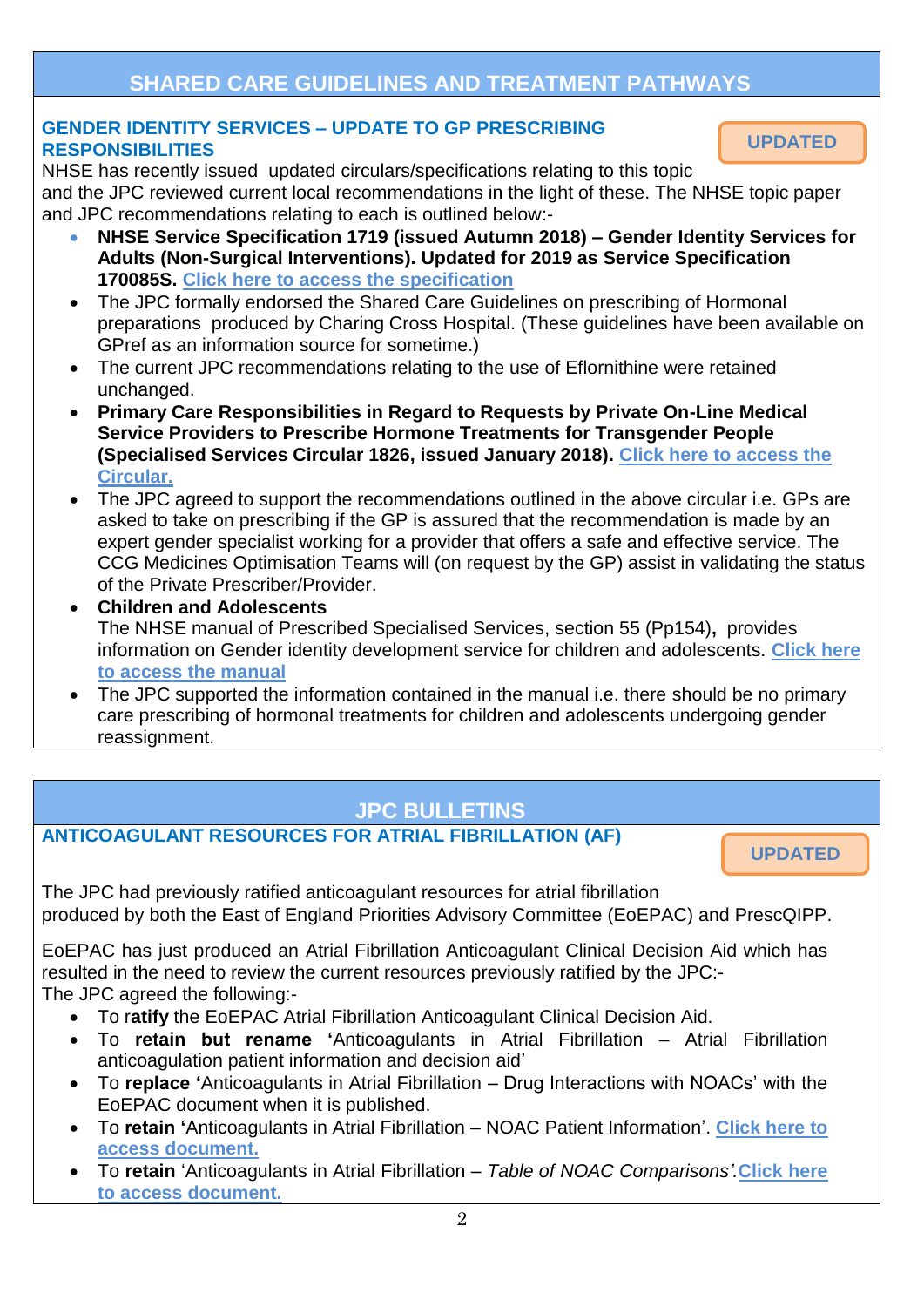- To **retire '**JPC Bulletin 216 Anticoagulants in Atrial Fibrillation'
- To **update/shorten '**JPC Bulletin 224 Choice of Non-Vitamin K Antagonist Anticoagulant (NOAC)'

**UPDATED**

#### **MEDICAL DEVICES UPDATE**

In February 2017, PrescQIPP published a bulletin which reviewed the evidence and made recommendations on a range of medical devices. The JPC reviewed this bulletin and either supported or locally modified the recommendations.

#### **[Click here to access JPC Bulletin 249.](http://www.gpref.bedfordshire.nhs.uk/media/158127/advguid_medicaldevices_bulletin249.pdf)**

The document for review summarises the evidence from PAC recommendations (originally published in April 2015), on the use of other selected devices which have not been reviewed and included in the PrescQIPP DROP-List, and makes commissioning recommendations for CGGs to consider for local adoption. Patient pathways and prescribing responsibility are to be agreed locally. The information contained in this document therefore complements JPC Bulletin 249.

The JPC reviewed the document and agreed to support the EoEPAC recommendations for each device as follows:-

- **Adjunctive treatment of hypertension e.g. Resperate®** Not recommended
	- **Vaginal dilators or trainers e.g. Femmax®, Ameillee Care®, and Ameille Comfort®** Recommended for women following vaginal reconstruction surgery or following pelvic radiotherapy when recommended by an appropriate Secondary Care Specialist. (Local supply recommendation – GP to prescribe on recommendation of the Specialist).
	- **Jaw rehabilitation device, e.g. Therabite**

Recommended for patients following head and neck radiotherapy or head and neck surgery when recommended by an appropriate Secondary Care Specialist. (Local supply recommendation – GP to prescribe on recommendation of the Specialist).

 **Vacuum pumps for erectile dysfunction (ED)** Recommended. Arrangements for supply and appropriate training should be agreed locally. For Bedfordshire and Luton the supply and training would be in Secondary Care.

### **RECENT PUBLICATIONS**

### **Drug Safety Updates (DSU) and Patient Safety Alerts**

The MHRA Drug Safety Updates for December 2018 and January and February 2019 were noted by the JPC for information. Both CCGs are actively engaging with the relevant teams and taking action where required. The main drug safety updates to note:

#### **December 2018 DSU – [Click here to access the link.](https://assets.publishing.service.gov.uk/government/uploads/system/uploads/attachment_data/file/765896/PDF-Dec-2018.pdf)**

- Oral lidocaine-containing products for infant teething: only to be available under the supervision of a pharmacist.
- Valproate medicines: are you in acting in compliance with the pregnancy prevention measures?
- Emollients: new information about risk of severe and fatal burns with paraffin-containing and paraffin-free emollients.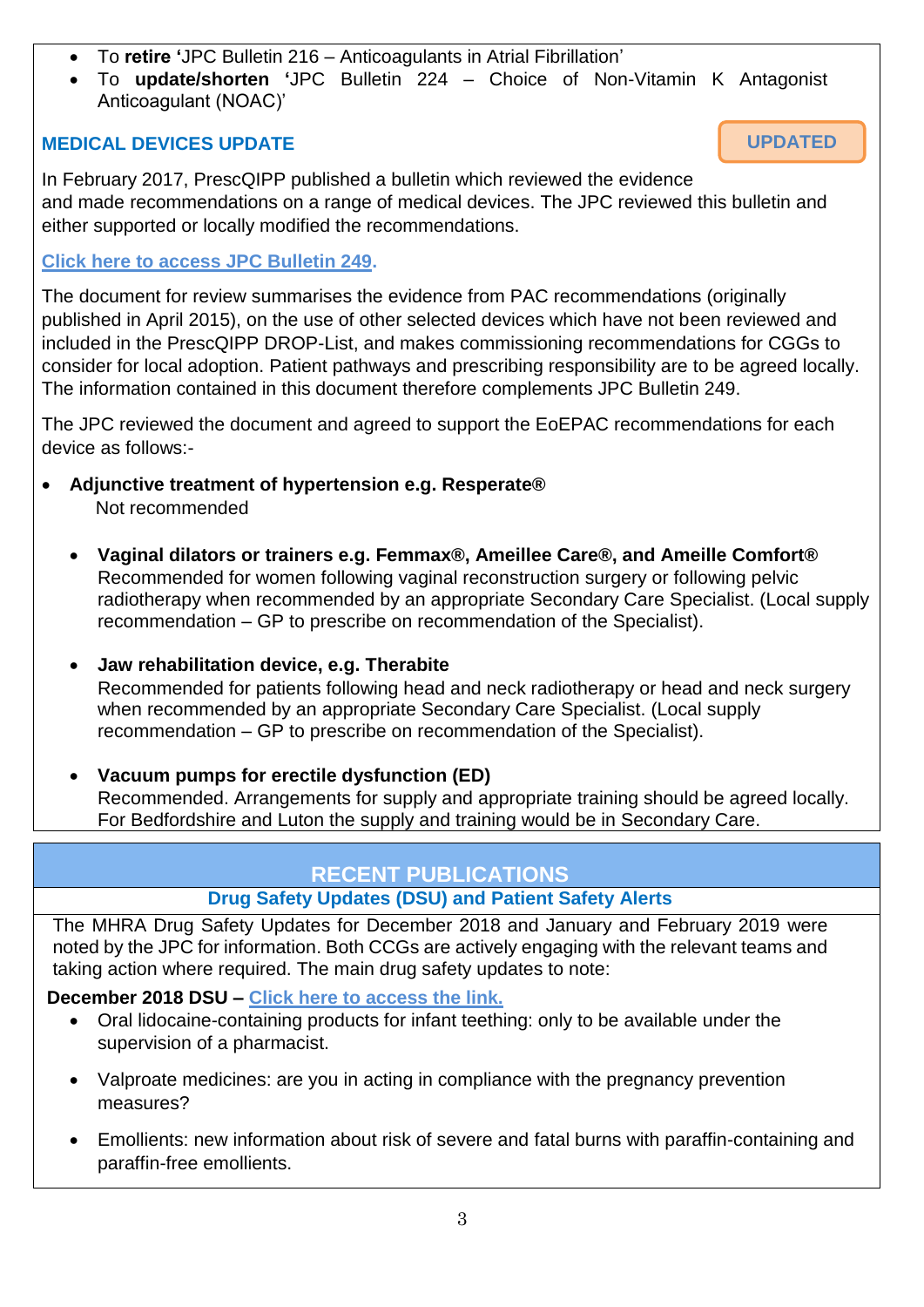- Direct-acting antivirals for chronic hepatitis C: risk of hypoglycaemia in patients with diabetes.
- Hydrocortisone muco-adhesive buccal tablets: should not be used off-label for adrenal insufficiency in children due to serious risks.

#### **January 2019 DSU – [Click here to access the link.](file:///C:/Users/flynna/AppData/Local/Microsoft/Windows/Temporary%20Internet%20Files/Content.Outlook/CEYFMBLI/Click%20here%20to%20access%20the%20link)**

- Tapentadol (Palexia): risk of seizures and reports of serotonin syndrome when coadministered with other medicines.
- Ipilimumab (Yervoy): reports of cytomegalovirus (CMV) gastrointestinal infection or reactivation.
- Yellow Card App: download the updated App to receive the latest MHRA safety news and report suspected side effects, including in pregnancy.

#### **February 2019 DSU – [Click here to access the link.](https://assets.publishing.service.gov.uk/government/uploads/system/uploads/attachment_data/file/779462/DSU-PDF-Feb-2019.pdf)**

- Carbimazole: increased risk of congenital malformations; strengthened advice on contraception.
- Carbimazole: risk of acute pancreatitis.
- SGLT2 inhibitors: reports of Fournier's gangrene (necrotising fasciitis of the genitalia or perineum).

## **SECONDARY CARE PRESCRIBING/ FORMULARY/ COMMISSIONING ISSUES**

#### **FORMULARY**

**Humalog® 200 units/ml KwikPen** 

**NEW FORMULARY ADDITION**

The Committee agreed to the addition of Humalog® 200 units/ ml KwikPen to the Bedfordshire and Luton Joint Primary and Secondary Care Formulary with the following criteria for use:- Specialist Diabetes Team initiation in adult patients requiring a minimum of 40 units of insulin per dose with the GP to continue.

This Formulary addition is therefore Amber.

**Safety Warning –** As this is a high strength insulin, patients will be counselled by the Specialist Service when the insulin is initiated to ensure that they check that they receive (and administer) the correct strength of insulin. Nevertheless, Prescribers are asked to check that the correct strength of insulin is selected when prescribing Humalog®, particularly at the Primary/Secondary Care Interface.

## **Additional Papers / issues considered by the Committee - for information New Update**

### **FreeStyle Libre Update**

The DVLA has updated the guidance on glucose testing prior to driving which now permits the use of interstitial glucose readings e.g. using Flash Glucose Scanning (FreeStyle Libre) and CGM systems **for group 1 drivers only. [CLICK HERE FOR FULL INFORMATION](https://assets.publishing.service.gov.uk/government/uploads/system/uploads/attachment_data/file/778023/inf294-a-guide-to-insulin-treated-diabetes-and-driving.pdf)** as finger prick tests are still required (even for group 1 drivers) under certain circumstances.

Following the JPC meeting, NHSE issued guidance relating to national arrangements for funding of Flash Glucose Monitoring for relevant diabetes patients:- **[CLICK HERE TO VIEW THE GUIDANCE](https://www.england.nhs.uk/publication/flash-glucose-monitoring-national-arrangements-for-funding-of-relevant-diabetes-patients/)**